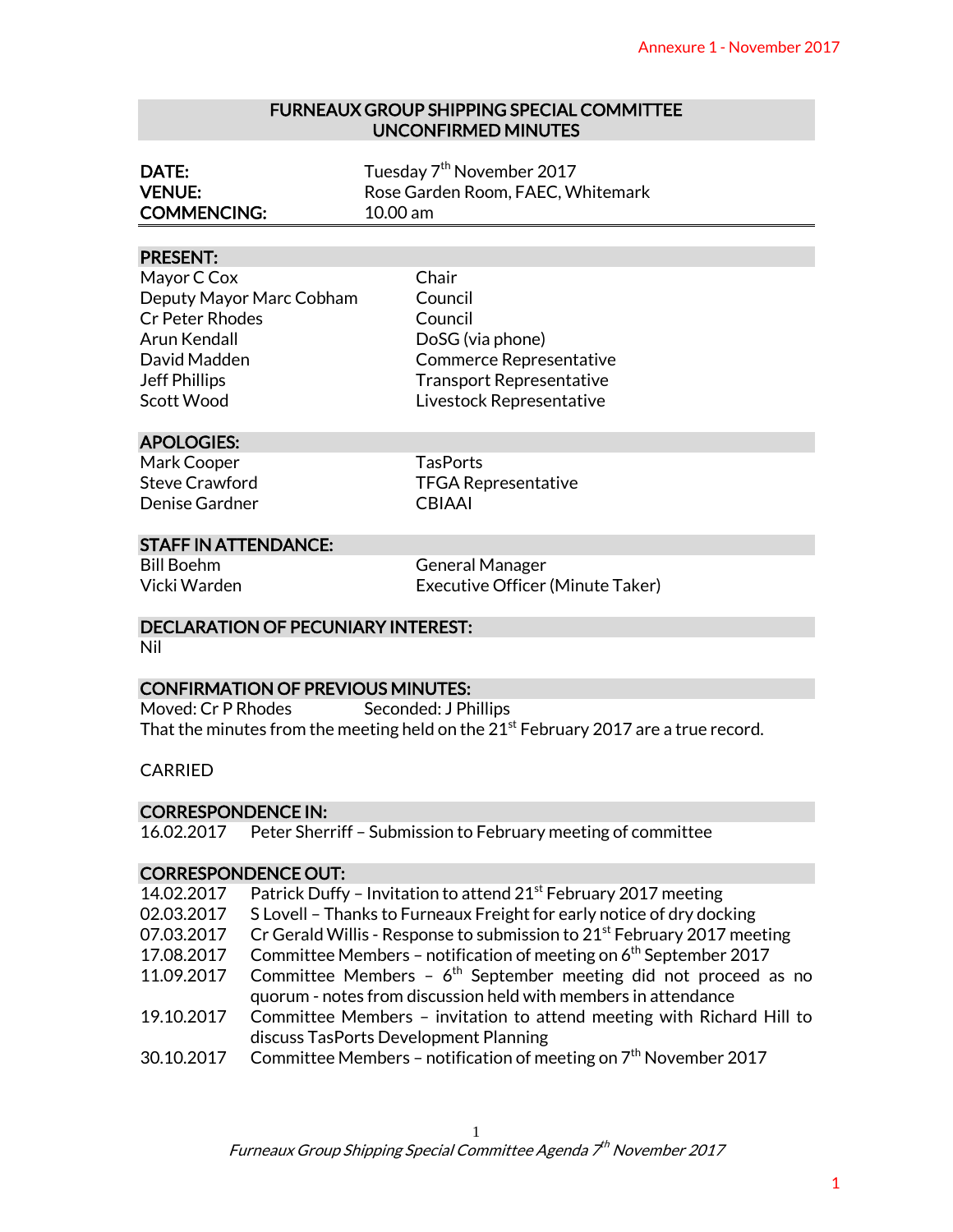Moved: Cr M Cobham Seconded: Cr P Rhodes That the correspondence be noted.

# CARRIED

# AGENDA ITEMS

# Item 1. Amendment to Notes from 6<sup>th</sup> September Discussion

An amendment to the Notes from discussions on the  $6<sup>th</sup>$  September is required. The words "Furneaux Freight" are to be replaced with the word "Qube" in the section referring to passenger area.

Moved: Cr P Rhodes Seconded: D Madden That the discussion held on the  $6<sup>th</sup>$  September be noted.

# CARRIED

# Item 2. Public Submission

A request for public submissions was advertised in the Island News on  $3<sup>rd</sup>$  August and closed on the  $24<sup>th</sup>$  August.

No submissions were received.

# Item 3. Port Update – Mark Cooper - TasPorts Regional Manager North

- A TasPorts engineer attended the Lady Barron wharf with Mark mid-August to start scoping the remedial works for the marshalling yard. This is still in early stages.
- From an engineering point, the ramp at the Whitemark wharf is not in a suitable condition to take aggregate.
- TasPorts is working to adjust one gate at the port to allow larger items to transit the port. Two staff commenced work on 30 October and scoped up additional requirements to facilitate this. ETA on this is as yet unknown as waiting on scoping document and timelines on parts. Annexure 1 - November 2017<br>
is required. The words<br>
the section referring to<br>
tevs on 3<sup>rd</sup> August and<br>
evs on 3<sup>rd</sup> August and<br>
ark mid-August to start<br>
lin early stages.<br>
arf is not in a suitable<br>
ger items to transit th
- An update on the master planning will come from Richard at GHD.
- Feedback had been received that the blue lead light was out on the wharf; this has been checked and is in operating fine.

Moved: Cr M Cobham Seconded: S Wood That the TasPorts update be noted.

# CARRIED

# Item 4. Update on Safe Harbour Project

At the meeting of  $21^{st}$  February 2017, the meeting noted that a submission was received from Peter Sherriff suggesting the relocation of the boat ramp from the Lady Barron Port to the slipway and that the plan would come about as a consideration alongside the Safe Harbour study.

Council has accepted the Safe Harbour Business Plan from Burbury Consulting. The safe Harbour Project has been listed as a priority project for Council when talking to politicians. Members of the Safe Harbour Group have been lobbying for support and the Premier has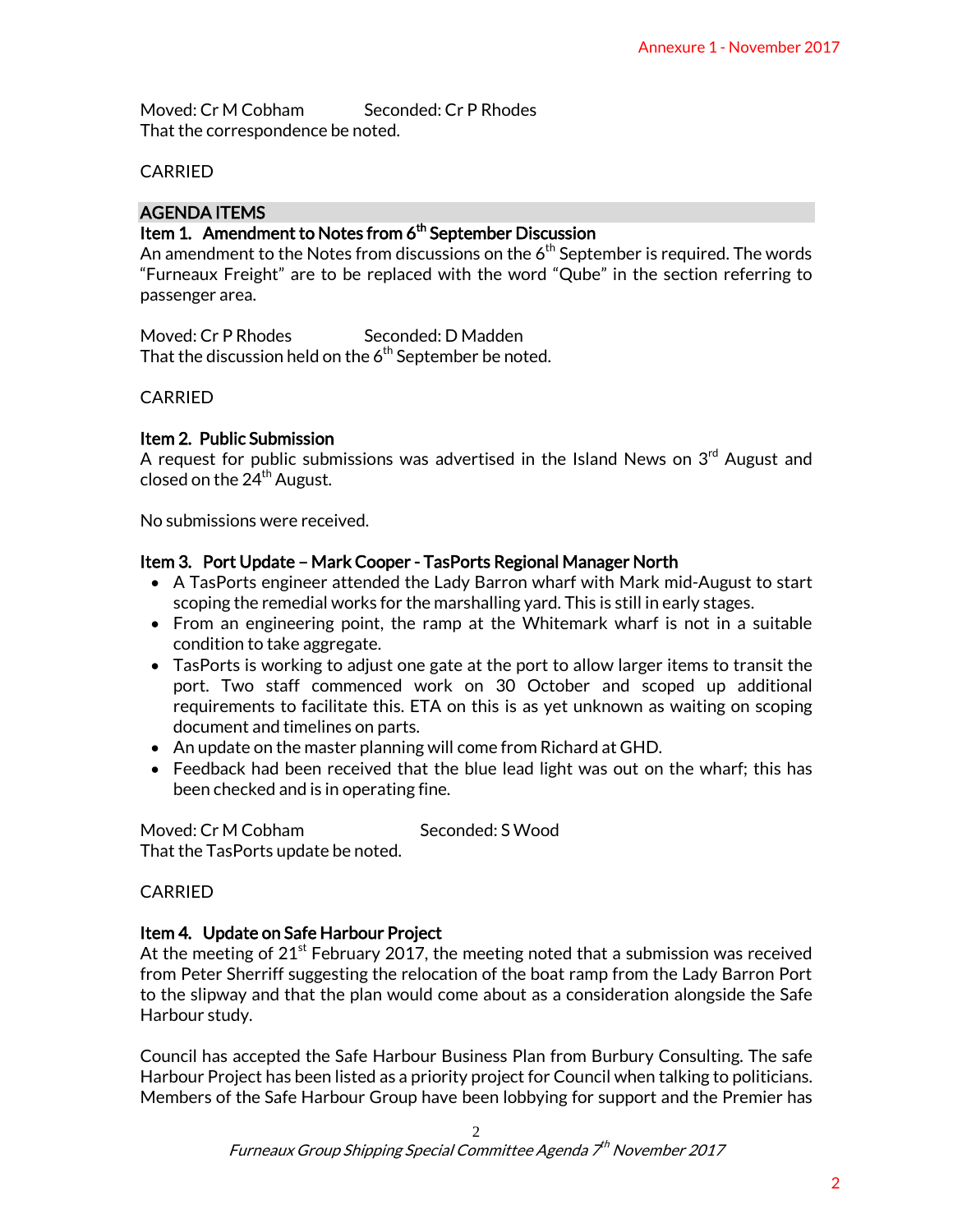provided a letter of support from the State Government. The Treasurer is currently considering what funds can be allocated to the project. Group members are also talking to the Federal Government.

The project has been costed at \$5 million including moving the boat ramp - hoping TasPorts and MAST will assist with relocating the boat ramp. Council is currently working on securing the use of the land and the sea required and then will do the Development Application. Annexure 1 - November 2017<br>Treasurer is currently<br>bbers are also talking to<br>the boat ramp - hoping<br>cil is currently working<br>ill do the Development<br>ctober, that Committee<br>iscussed in relation to<br>by GHD<br>nel supply / populati

#### Item 5. TasPorts Development Planning

Summary of meeting held with Richard Hill, GHD Advisory on 25 October, that Committee members were invited to, at which the following points were discussed in relation to development planning for the Lady Barron port:

- 1. Introduction & summary of scope of work being undertaken by GHD
- 2. Overview of Flinders Island and the Council remit
- 3. Importance of Lady Barron port to Flinders history
- 4. Planning zones & land use factors for the port and environs
- 5. Key economic drivers for Flinders tourism / trade / fuel supply / population growth
- 6. Barriers to port development / modification key issues for the council / community – e.g. noise / light / pollution / traffic
- 7. Appetite for cruise?

A further question was raised via email on the  $31^{\rm st}$  October, querying any truck congestion issues in accessing the port.

Committee members raised various points for discussion which are listed under 'Action' below. Other discussion points included:

- TasPorts is currently looking at extending one gate to accommodate larger items. Items that are too large to fit through the gate will need to be accommodated elsewhere.
- Scott Wood and Garth have looked at ways to increase the cattle yards by extending into the area where the sheep yards are now.
- A livestock yards wash down facility upgrade with stronger water hosing infrastructure that uses recirculated water is being installed.
- All containers are owned by Furneaux Freight and they do not want them to leave the wharf.
- Reported that Furneaux Freight is designing a new boat where 20ft containers can be unloaded at deck height.
- Shipping and freight requirements might change in the future so planning must take into consideration all contingencies.
- ACTION: Notes taken at the 25 October meeting with Richard Hill will be forwarded to Richard and to Shipping Committee members along with Richard's contact details. Members are encouraged to send suggestions/ideas to Richard.
- ACTION: Chair to write a letter to Richard Hill of GHD Advisory (draft to be circulated to members for comment) with a summary of issues relating to longer term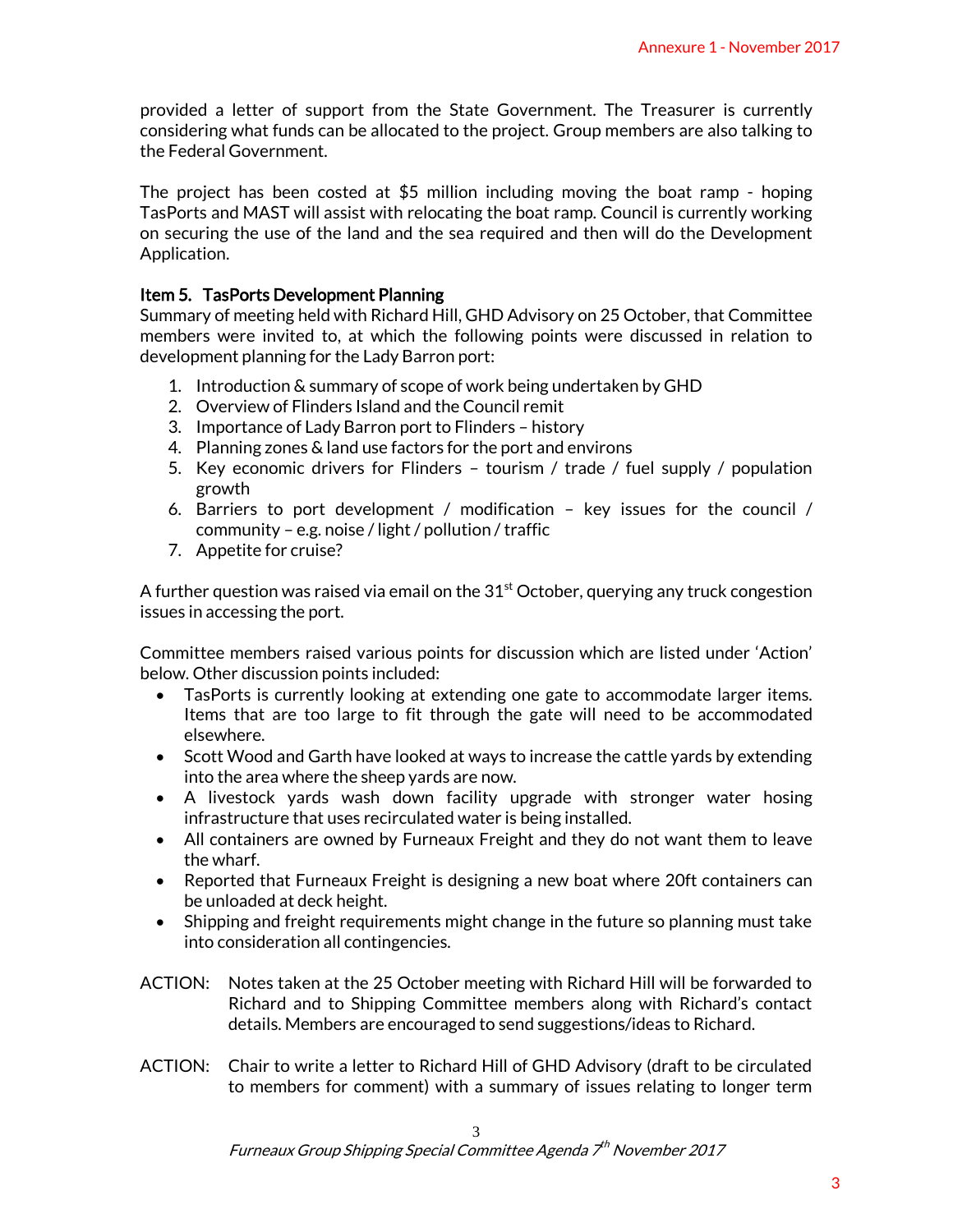operation of the port and safeguarding of future options as discussed by members:

- $\bullet$  Roll-on roll-off facility with direct access for semitrailers to an independently run distribution centre within or outside the port confines is desirable. Possible to utilise land owned by TasPorts to the west of the stock yards.
- Look at longer term road access to the port and consider relocating the access road to the other side of the tennis courts. This would isolate the commercial port area, reduce implications on the state road and have the added advantage of providing better access to the two residences in that area. The section of the state road south of the intersection could then become port area. Annexure 1 - November 2017<br>
ations as discussed by<br>
r semitrailers to an<br>
side the port confines is<br>
orsts to the west of the<br>
consider relocating the<br>
This would isolate the<br>
two residences in that<br>
the two residences in
- If Richard plans to return to the Island, members would like to meet him onsite to discuss ideas.
- Short term option of building a skillion roof off the TasPorts office so that palletised goods can be dropped undercover if raining, thereby freeing up the shed.

# Item 6. Other Business

#### Committee Membership

Moved: D Madden Seconded: J Phillips That Furneaux Freight be reinvited to join the Committee.

# CARRIED

There has been difficulty getting a quorum for meetings. Steve Crawford has not attended a meeting for some time and TFGA is not currently active on the Island.

#### From the Terms of Reference:

"Attendance at meetings shall not be compulsory. However, Flinders Council may regard continued absences from meetings as an indication that an individual is unable to continue with membership and remove the individual from the Furneaux Group Shipping Special Committee. There shall be no appeal against removal. Council has the right to replace the removed individual with another representative of the same sector."

Discussion surrounding inclusion of a farmers' representative in lieu of TGFA. Also noted that like the Airport Special Committee, the potential inclusion of a representative from FITBI would be worthwhile.

#### Moved: J Phillips Seconded: D Madden

That a recommendation be taken to Council to make the following changes to the Terms of Reference:

- The quorum be changed to 5 members including non-voting members;
- The TFGA representative be changed to Farmer representative; and
- That provision for a representative from FITBI be added to the membership.

CARRIED